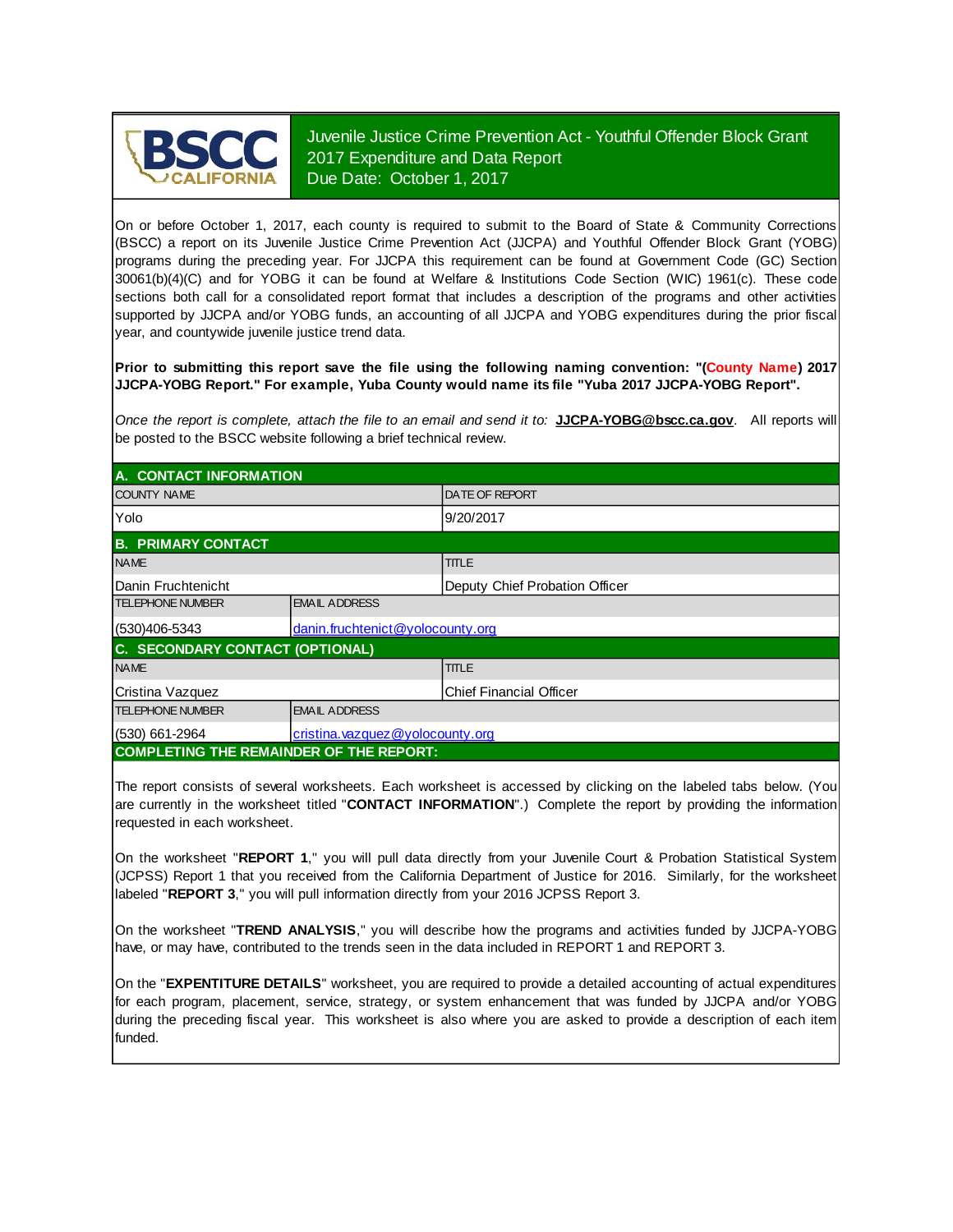### **COUNTYWIDE JUVENILE JUSTICE DATA for:** *Yolo*

*In the blank boxes below, enter the data from your Report 1 received from DOJ as titled below:*

**Referrals of Juveniles to Probation Departments for Delinquent Acts, January 1 - December 31, 2016 Age by Referral Type, Gender, Race/Ethnic Group, Referral Source, Detention, Prosecutor Action, and Probation Department Disposition**

**Report 1**

#### **Probation Department Disposition**

| Diversions (1)      |  |
|---------------------|--|
| Petitions Filed (2) |  |

#### **Gender (OPTIONAL)**

| <b>Male</b>  | 88 |
|--------------|----|
| Female       | 29 |
| <b>TOTAL</b> |    |

#### **Race/Ethnic Group (OPTIONAL)**

| <b>Hispanic</b>         | 79             |
|-------------------------|----------------|
| White                   | 22             |
| <b>Black</b>            | 13             |
| Asian                   | $\overline{c}$ |
| <b>Pacific Islander</b> |                |
| Indian                  |                |
| <b>Unknown</b>          |                |
| <b>TOTAL</b>            |                |

**The data elements listed below are required by GC Section 30061(6)(4)(C)(IV) and WIC Section 196(C)(3).**

*(1)* Diversions

*(2)* Petitions Filed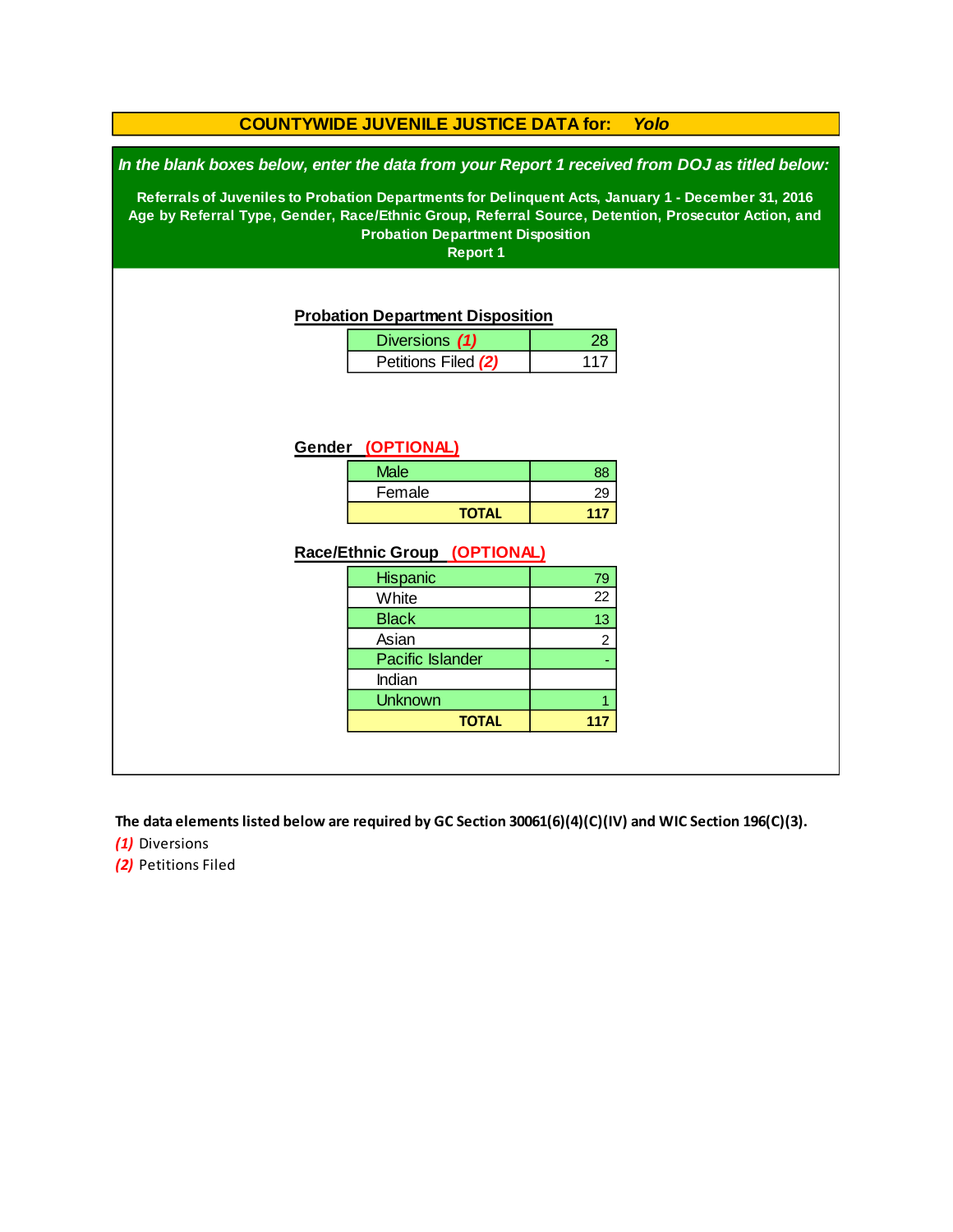|                                                                                                                                                                                                                                                                                                                                                 | <b>COUNTYWIDE JUVENILE JUSTICE DATA for:</b><br>Yolo |                |  |  |  |
|-------------------------------------------------------------------------------------------------------------------------------------------------------------------------------------------------------------------------------------------------------------------------------------------------------------------------------------------------|------------------------------------------------------|----------------|--|--|--|
| In the blank boxes below, enter the data from your Report 3 received from DOJ as titled below:<br>Juvenile Court Dispositions Resulting From Petitions for Delinquesnt Acts, January 1 - December 31, 2016<br>Age by Petition Type, Sex, Race/Ethnic Group, Defense Representation, Court Disposition and Wardship Placement<br><b>Report 3</b> |                                                      |                |  |  |  |
|                                                                                                                                                                                                                                                                                                                                                 |                                                      |                |  |  |  |
| <b>Petition Type</b>                                                                                                                                                                                                                                                                                                                            |                                                      |                |  |  |  |
|                                                                                                                                                                                                                                                                                                                                                 | <b>New</b>                                           | 125            |  |  |  |
|                                                                                                                                                                                                                                                                                                                                                 | Subsequent (6)                                       | 17             |  |  |  |
|                                                                                                                                                                                                                                                                                                                                                 | <b>TOTAL (2)</b>                                     | 142            |  |  |  |
| <b>Court Disposition</b>                                                                                                                                                                                                                                                                                                                        |                                                      |                |  |  |  |
|                                                                                                                                                                                                                                                                                                                                                 | Informal Probation (3)                               | 23             |  |  |  |
|                                                                                                                                                                                                                                                                                                                                                 | Non-Ward Probation (3)                               | 35             |  |  |  |
|                                                                                                                                                                                                                                                                                                                                                 | Wardship Probation (3)                               | 54             |  |  |  |
|                                                                                                                                                                                                                                                                                                                                                 | Diversion (1)                                        | 28             |  |  |  |
|                                                                                                                                                                                                                                                                                                                                                 | Deferred Entry of Judgement (1)                      | 3              |  |  |  |
|                                                                                                                                                                                                                                                                                                                                                 | <b>Wardship Placements</b>                           |                |  |  |  |
|                                                                                                                                                                                                                                                                                                                                                 | Own/Relative's Home (4)                              | 52             |  |  |  |
|                                                                                                                                                                                                                                                                                                                                                 | Non-Secure County Facility (4)                       |                |  |  |  |
|                                                                                                                                                                                                                                                                                                                                                 | Secure County Facility (5)                           | 1              |  |  |  |
|                                                                                                                                                                                                                                                                                                                                                 | Other Public Facility (4)                            | 1              |  |  |  |
|                                                                                                                                                                                                                                                                                                                                                 | Other Private Facillity (4)                          |                |  |  |  |
|                                                                                                                                                                                                                                                                                                                                                 | Other (4)                                            |                |  |  |  |
|                                                                                                                                                                                                                                                                                                                                                 | California Youth Authority (5)                       |                |  |  |  |
|                                                                                                                                                                                                                                                                                                                                                 | <b>TOTAL</b>                                         | 54             |  |  |  |
|                                                                                                                                                                                                                                                                                                                                                 | <b>Subsequent Actions</b>                            |                |  |  |  |
|                                                                                                                                                                                                                                                                                                                                                 | <b>Technical Violations (7)</b>                      | 37             |  |  |  |
|                                                                                                                                                                                                                                                                                                                                                 |                                                      |                |  |  |  |
|                                                                                                                                                                                                                                                                                                                                                 | Sex (OPTIONAL)                                       |                |  |  |  |
|                                                                                                                                                                                                                                                                                                                                                 | <b>Male</b>                                          | 107            |  |  |  |
|                                                                                                                                                                                                                                                                                                                                                 | Female                                               | 35             |  |  |  |
|                                                                                                                                                                                                                                                                                                                                                 | <b>TOTAL</b>                                         | 142            |  |  |  |
|                                                                                                                                                                                                                                                                                                                                                 |                                                      |                |  |  |  |
|                                                                                                                                                                                                                                                                                                                                                 | Race/Ethnic Group (OPTIONAL)                         |                |  |  |  |
|                                                                                                                                                                                                                                                                                                                                                 | Hispanic                                             | 93             |  |  |  |
|                                                                                                                                                                                                                                                                                                                                                 | White                                                | 31             |  |  |  |
|                                                                                                                                                                                                                                                                                                                                                 | <b>Black</b>                                         | 13             |  |  |  |
|                                                                                                                                                                                                                                                                                                                                                 | Asian                                                | 3              |  |  |  |
|                                                                                                                                                                                                                                                                                                                                                 | Pacific Islander                                     |                |  |  |  |
|                                                                                                                                                                                                                                                                                                                                                 | Indian                                               |                |  |  |  |
|                                                                                                                                                                                                                                                                                                                                                 | <b>Unknown</b>                                       | $\overline{2}$ |  |  |  |
|                                                                                                                                                                                                                                                                                                                                                 | <b>TOTAL</b>                                         | 142            |  |  |  |
|                                                                                                                                                                                                                                                                                                                                                 |                                                      |                |  |  |  |

**The data elements listed below are required by GC Section 30061(6)(4)(C)(IV) and WIC Section 196(C)(3).**

*(1)* Diversions

*(2)* Petitions Filed

**(3)** Petitions Sustained

*(4)* Placements

*(5)* Incarcerations

- *(6)* Subsequent Petitions
- *(7)* Probation Violations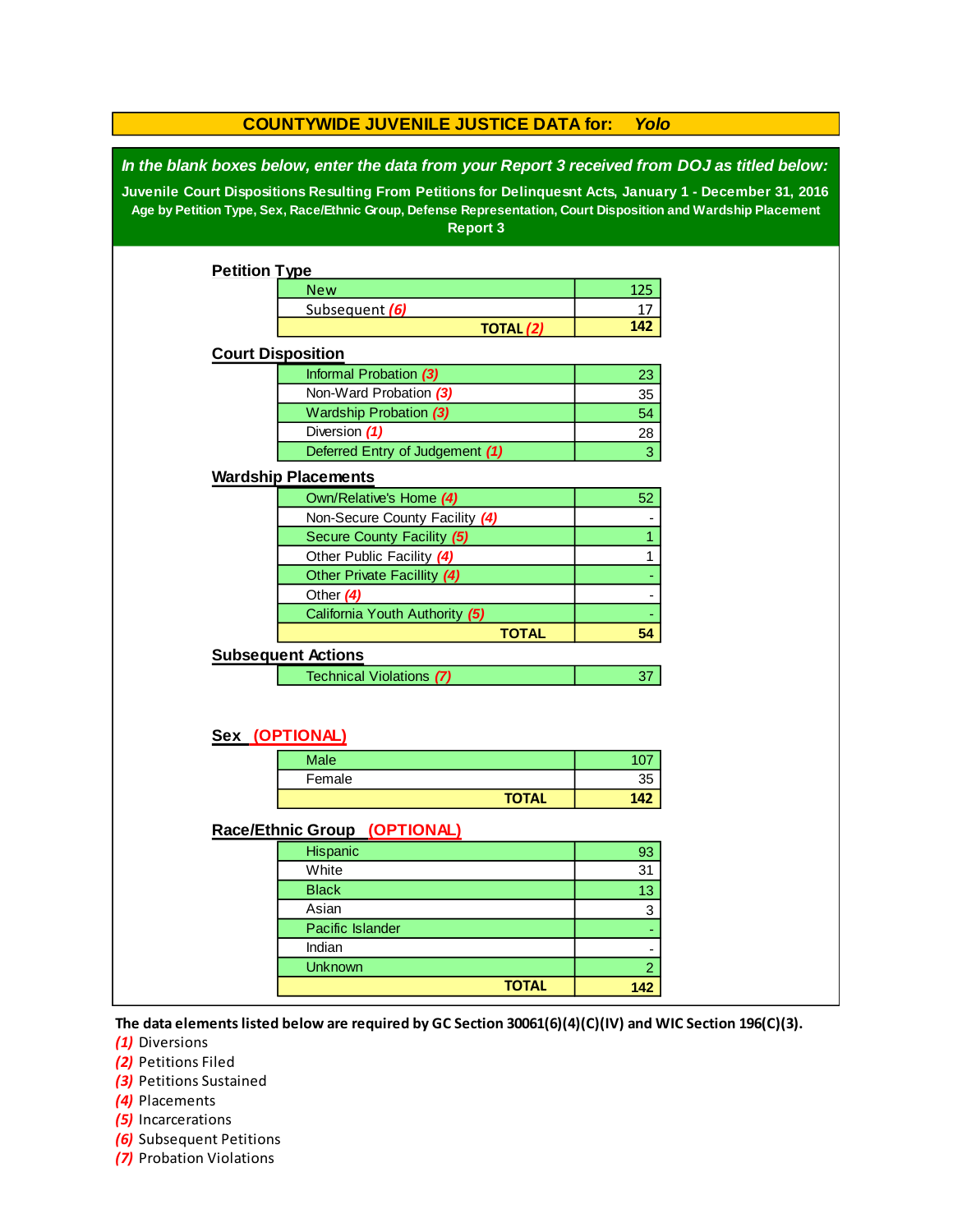# **COUNTYWIDE JUVENILE JUSTICE DATA for:** *Yolo*

*In the blank boxes below, enter your juvenile arrest data from last year. Arrest data by county can be found at:*

**https://openjustice.doj.ca.gov/crime-statistics/arrests** 

#### **Arrests**

| <b>Felony Arrests</b>      |        |
|----------------------------|--------|
| <b>Misdemeanor Arrests</b> | $22\%$ |
| <b>Status Arrests</b>      | 39     |
| <b>TOTAL</b>               |        |

### **Gender (OPTIONAL)**

| <b>Male</b> |              | <b>040</b><br>U I U |
|-------------|--------------|---------------------|
| Female      |              | 106                 |
|             | <b>TOTAL</b> | 419                 |

## **Race/Ethnic Group (OPTIONAL)**

| <b>Black</b> |     |
|--------------|-----|
| White        |     |
| Hispanic     | 292 |
| Other        | 19  |
| <b>TOTAL</b> | 419 |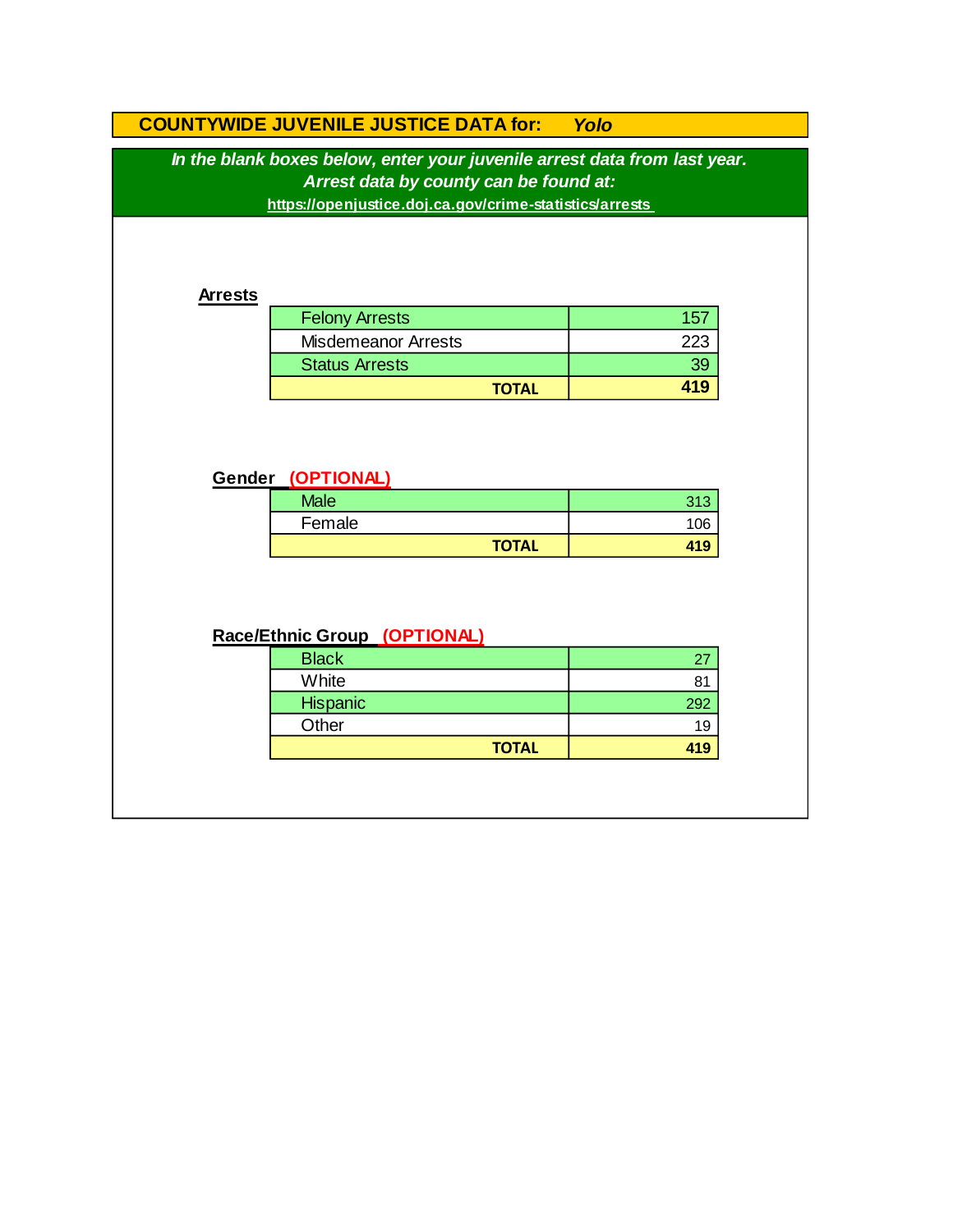## **ANALYSIS OF COUNTYWIDE TREND DATA for:** *Yolo*

### **Government Code Section 30061(b)(4(C)(iv) & WIC 1961(c)(3)**

Provide <sup>a</sup> summary description or analysis, based on available information, of how the programs, placements, services, strategies or system enhancements funded by JJCPA-YOBG have, or may have, contributed to, or influenced, the juvenile justice data trends identified in this report.

1. Youth were kept on pre-adjudicated supervision for a longer period of time, contributing to stronger outcomes since those youth were case managed at a lower caseload ratio as a result of 2 additional probation officer hires in the supervision unit. Over the past reporting year, the Probation Juvenile Supervision Unit has been fully staffed, including two vacant positions that previously prevented effective caseload distribution. Consequently, a 77% violation rate for the 2015-16 reporting year was reduced to 47% for during 2016-17. 2. A disproportionate amount of crime has been identified as being committed by a group of high-risk repeat offenders that have been in custody for the majority of the reporting year. The re-arrest rate of 76% went down to 39% year over year, and Probation staff believe a significant factor was the extended detention of a number of prolific youthful offenders. Another contributing factor is extended Court proceedings for transfer hearings related to Prop 57. Several prolific offenders were held in custody for longer durations while these transfer hearings were processed.

3. In addition, during this reporting period a vocational education program was launched to directly incentivize increased school attendance, reflecting a high rate of engagement of the high-risk offenders. There was a greater collaboration between Yolo's County Office of Education and Probation to resolve conflicts on school grounds rather than referring these matters through the Courts. YOBG funds supported service and treatment program expansions that contributed to reductions in school expulsions, mental health crisis, truancies and violations that directly impacted refferal activities positively. Evidence of the positive impacts these services are having can be seen in reduced re-arrest rates previously highlighted.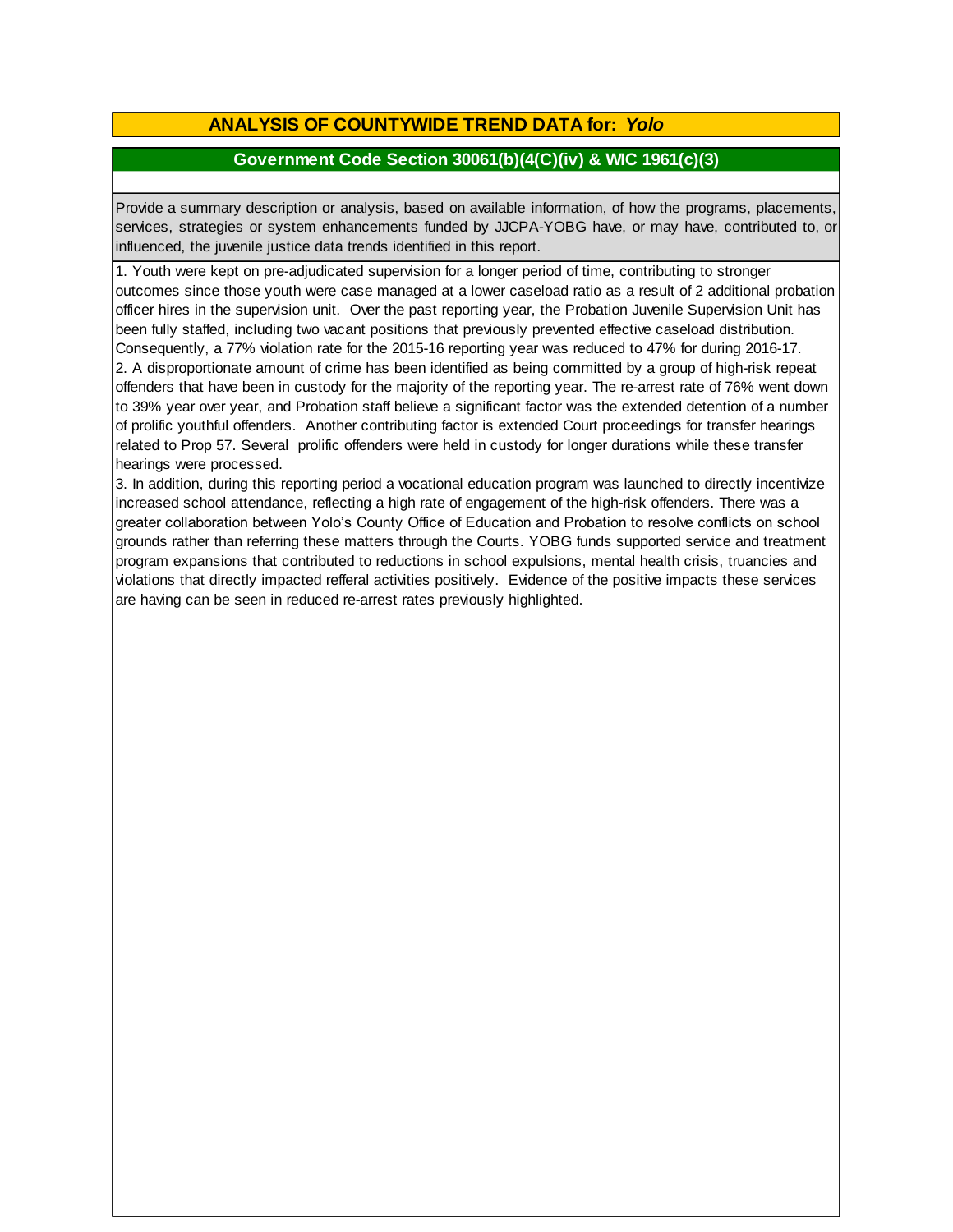Use the template(s) below to report the programs, placements, services, strategies, and/or system enhancements you funded in the preceding fiscal year. Use <sup>a</sup> separate template for each program, placement, service, strategy, or system enhancement that was supported with JJCPA and/or YOBG funds. If you need more templates than provided, copy and paste additional templates below the last Accounting of Expenditures template.

Start by indicating the name of the first program, placement, service, strategy, or system enhancement that was funded with JJCPA and/or YOBG funds last year. Next indicate the expenditure category using the drop down list provided in the Expenditure Category portion on each of the templates.

|                    | Code | <b>Expenditure Category</b>             | Code           | <b>Expenditure Category</b>                   |
|--------------------|------|-----------------------------------------|----------------|-----------------------------------------------|
| <b>Placements</b>  | 1    | Juvenile Hall                           | 5              | <b>Private Residential Care</b>               |
|                    | 2    | Ranch                                   | 6              | Home on Probation                             |
|                    | 3    | Camp                                    | $\overline{7}$ | <b>Other Placement</b>                        |
|                    | 4    | Other Secure/Semi-Secure Rehab Facility |                |                                               |
|                    | Code | <b>Expenditure Category</b>             | Code           | <b>Expenditure Category</b>                   |
| <b>Direct</b>      | 8    | Alcohol and Drug Treatment              | 26             | Life/Independent Living Skills                |
| <b>Services</b>    | 9    | <b>After School Services</b>            |                | Training/Education                            |
|                    | 10   | Aggression Replacement Therapy          | 27             | Individual Mental Health Counseling           |
|                    | 11   | Anger Management Counseling/Treatment   | 28             | Mental Health Screening                       |
|                    | 12   | Development of Case Plan                | 29             | Mentoring                                     |
|                    | 13   | <b>Community Service</b>                | 30             | Monetary Incentives                           |
|                    | 14   | Day or Evening Treatment Program        | 31             | Parenting Education                           |
|                    | 15   | Detention Assessment(s)                 | 32             | Pro-Social Skills Training                    |
|                    | 16   | <b>Electronic Monitoring</b>            | 33             | <b>Recreational Activities</b>                |
|                    | 17   | <b>Family Counseling</b>                | 34             | Re-Entry or Aftercare Services                |
|                    | 18   | <b>Functional Family Therapy</b>        | 35             | Restitution                                   |
|                    | 19   | Gang Intervention                       | 36             | Restorative Justice                           |
|                    | 20   | Gender Specific Programming for Girls   | 37             | Risk and/or Needs Assessment                  |
|                    | 21   | Gender Specific Programming for Boys    | 38             | <b>Special Education Services</b>             |
|                    | 22   | <b>Group Counseling</b>                 | 39             | <b>Substance Abuse Screening</b>              |
|                    | 23   | Intensive Probation Supervision         | 40             | <b>Transitional Living Services/Placement</b> |
|                    | 24   | Job Placement                           | 41             | Tutoring                                      |
|                    | 25   | Job Readiness Training                  | 42             | Vocational Training                           |
|                    |      |                                         | 43             | <b>Other Direct Service</b>                   |
|                    | Code | <b>Expenditure Category</b>             | Code           | <b>Expenditure Category</b>                   |
| Capacity           | 44   | Staff Training/Professional Development | 48             | <b>Contract Services</b>                      |
| Building/          | 45   | <b>Staff Salaries/Benefits</b>          | 49             | <b>Other Procurements</b>                     |
| <b>Maintenance</b> | 46   | Capital Improvements                    | 50             | Other                                         |
| <b>Activities</b>  | 47   | Equipment                               |                |                                               |

### **List of Expenditure Categories and Associated Numerical Codes**

For each program, placement, service, strategy, or system enhancement, record actual expenditure details for the preceding fiscal year. Expenditures will be categorized as coming from one or more of three funding sources - JJCPA funds, YOBG funds, and other funding sources (local, federal, other state, private, etc.). Be sure to report all JJCPA and YOBG expenditures for the preceding fiscal year irrespective of the fiscal year during which the funds were allocated. Definitions of the budget line items are provided on the next page.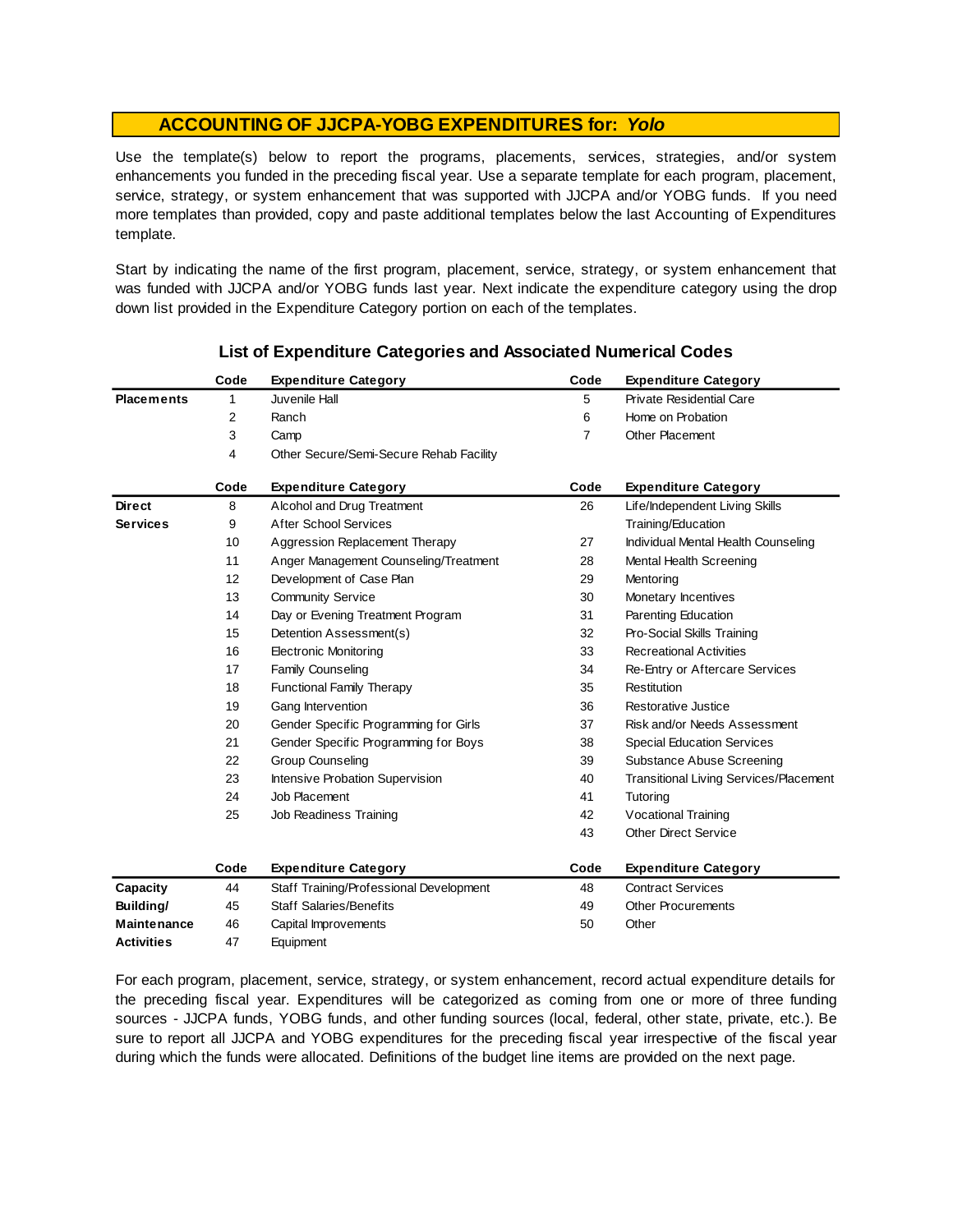**Salaries and Benefits** includes all expenditures related to paying the salaries and benefits of county probation (or other county department) employees who were directly involved in grant-related activities.

**Services and Supplies** includes expenditures for services and supplies necessary for the operation of the project (e.g., lease payments for vehicles and/or office space, office supplies) and/or services provided to participants and/or family members as part of the project's design (e.g., basic necessities such as food, clothing, transportation, and shelter/housing; and related costs).

**Professional Services** includes all services provided by individuals and agencies with whom the County contracts. The county is responsible for reimbursing every contracted individual/agency.

**Community-Based Organizations (CBO)** includes all expenditures for services received from CBO's. *NOTE* : *I f you use JJCPA and/or YOBG funds t o contract with <sup>a</sup> CBO, report that expenditure on this line item rather than on the Professional Services line item.*

**Fixed Assets/Equipment** includes items such as vehicles and equipment needed to implement and/or operate the program, placement, service, etc. (e.g., computer and other office equipment including furniture).

**Administrative Overhead** includes all costs associated with administration of the program, placement, service, strategy, and/or system enhancement being supported by JJCPA and/or YOBG funds.

Use the space below the budget detail to provide a narrative description for each program, placement, service, strategy, and/or system enhancement that was funded last year. *To do so, double click on the response box provided for this purpose.* 

Repeat this process as many times as needed to fully account for all programs, placements, services, strategies, and systems enhancements that were funded with JJCPA and/or YOBG during the last fiscal year. Keep in mind that this full report will be posted on the BSCC website in accordance with state law.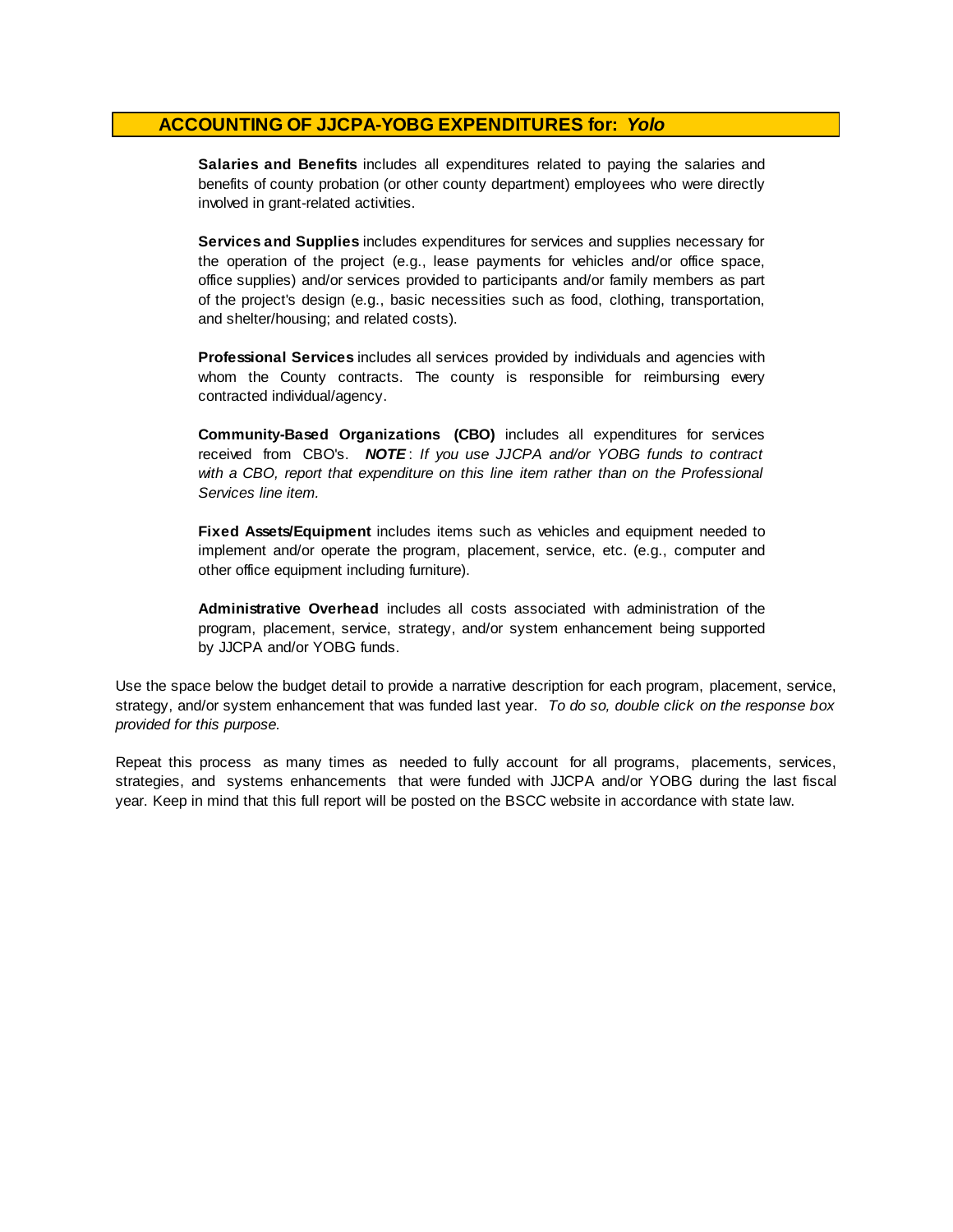| 1. Program, Placement, Service, Strategy, or System Enhancement |    |                                 |    |            |                                      |
|-----------------------------------------------------------------|----|---------------------------------|----|------------|--------------------------------------|
| Name of program, placement, service,                            |    |                                 |    |            |                                      |
| strategy or system enhancement:                                 |    |                                 |    |            |                                      |
| <b>Expenditure Category:</b>                                    |    | Intensive Probation Supervision |    |            |                                      |
|                                                                 |    | JJCPA Funds                     |    | YOBG Funds | <b>All Other Funds</b><br>(Optional) |
| Salaries & Benefits:                                            | \$ | 415,430                         | \$ | 373,053    |                                      |
| Services & Supplies:                                            | \$ | 26,276                          | \$ | 23,368     |                                      |
| <b>Professional Services:</b>                                   | \$ | 17,444                          | S. | 8,336      |                                      |
| Community Based Organizations:                                  |    |                                 |    |            |                                      |
| <b>Fixed Assets/Equipment:</b>                                  |    |                                 |    |            |                                      |
| Administrative Overhead:                                        |    |                                 |    |            |                                      |
| Other Expenditures (List Below):                                |    |                                 |    |            |                                      |
| Overtime/Standby                                                |    |                                 | \$ | 1,080      |                                      |
|                                                                 |    |                                 |    |            |                                      |
|                                                                 |    |                                 |    |            |                                      |
| <b>TOTAL:</b>                                                   | S  | 459,150                         | S  | 405.837    | \$                                   |

Provide a description of the program, placement, service, strategy or system enhancement that was funded with JJCPA and/or YOBG funds in the preceding fiscal year. For example, you might want to include information on the types of youth served, prevention services you provided, your accomplishments, any barriers encountered, and what specifically JJCPA and/or YOBG funds paid for.

Staffing by Funding Source

JJCPA: (2.0) FTE Deputy Probation Officer II, (1.0) FTE Legal Secretary II, (1.0) FTE Senior Deputy Probation Officer, (1.0) FTE Supervising Probation Officer

YOBG: (4.0) FTE Deputy Probation Officer II, (1.0) FTE Probation Aide, and an EHE Job Intern.

Community Based Supervision: Though Community Based Supervision Services continue to operate in largely the same manner during the current 2017-18 fiscal year, activities will be described in the past tense for the 2016-17 reporting period.

The goal of the program was to reduce the risk of recidivism and prevent removal from the community by providing targeted community based case management and evidence based programming. The probation officers utilized a risk/needs screening tool to identify the youth's risk and protective factors to ensure the level of supervision and services adequately matched the youth. Case planning was conducted with the youth and family, to include achievement plans outlining services, supports and opportunities in the communities where youth live. The target population was moderate-high risk probation youth. In collaboration with community based juvenile justice provider(s), interventions included: FFT, TFCBT, Cog-SBI, TBS, CBS, Wrap, or individual therapy. Through this strength based approach to case management, the POs used a system of graduated responses to reward compliant behavior and/or address non-compliance. This program allowed for intensive case management and targeted treatment plans for our moderate-high risk probation youth. It allows for capping of caseloads to meet the needs of youth and families. Depending on the level of risk, case load sizes varied. This was due to contact requirements, location of contacts and certain resource availability.

Research has shown focusing on the higher-risk offenders has the most impact on recidivism (Andres and Downden 2006). Criminal justice research has shown that combining probation monitoring with effective treatment will yield the greatest recidivism reduction. By adhereing to principles of risk need responsivity with offenders, research has shown counties can create plans and allocate appropriate funding to create quality programming across a number of areas which result in better outcomes (4 Bonta, J., & Andrews, D.A. (2007)).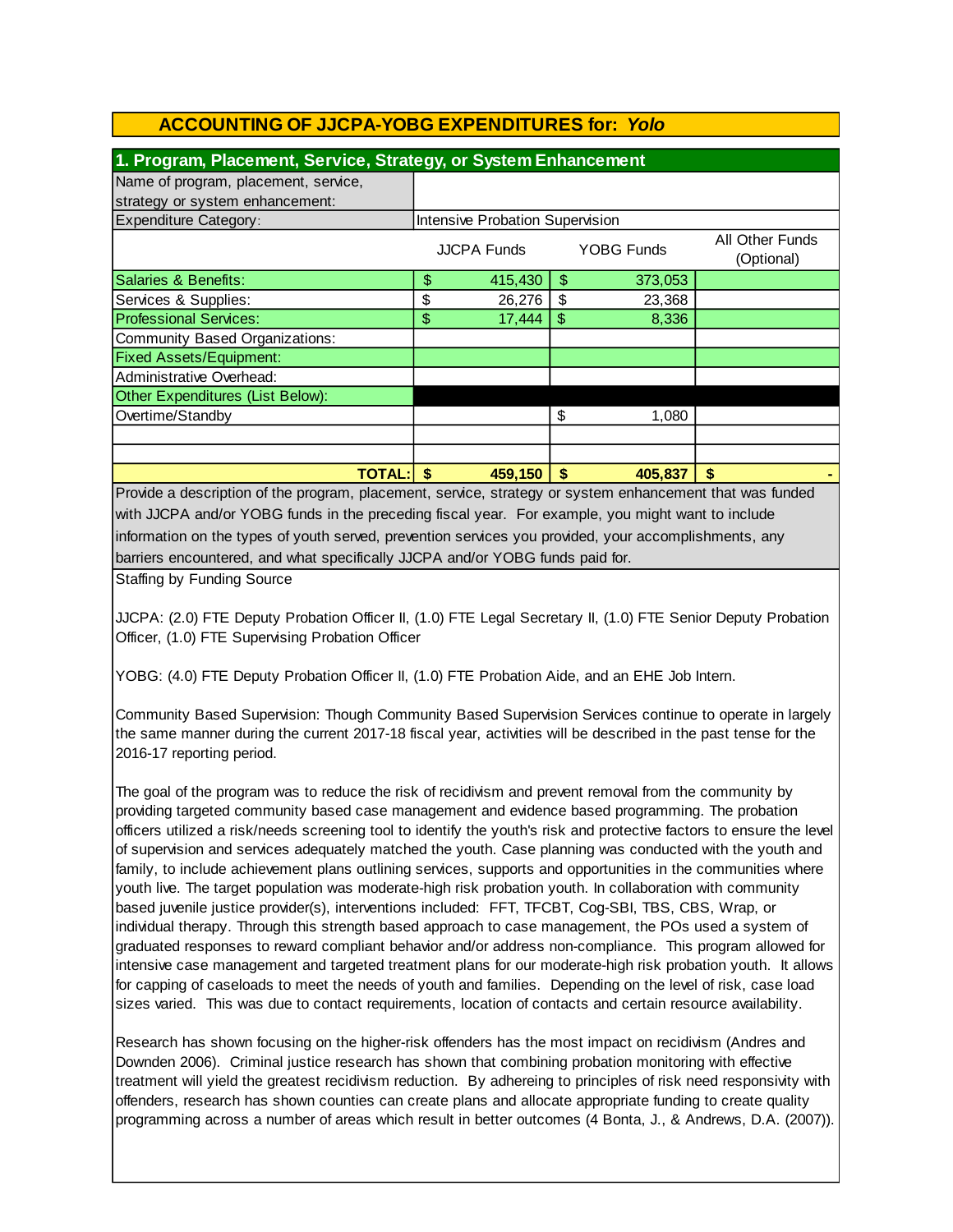| 2. Program, Placement, Service, Strategy, or System Enhancement |                                     |                   |                               |
|-----------------------------------------------------------------|-------------------------------------|-------------------|-------------------------------|
| Name of program, placement, service,                            |                                     |                   |                               |
| strategy or system enhancement:                                 |                                     |                   |                               |
| <b>Expenditure Category:</b>                                    | Individual Mental Health Counseling |                   |                               |
|                                                                 | <b>JJCPA Funds</b>                  | <b>YOBG Funds</b> | All Other Funds<br>(Optional) |
| Salaries & Benefits:                                            |                                     |                   | \$<br>24,061                  |
| Services & Supplies:                                            |                                     |                   |                               |
| <b>Professional Services:</b>                                   |                                     |                   |                               |
| Community Based Organizations:                                  |                                     |                   |                               |
| <b>Fixed Assets/Equipment:</b>                                  |                                     |                   |                               |
| Administrative Overhead:                                        |                                     |                   |                               |
| Other Expenditures (List Below):                                |                                     |                   |                               |
|                                                                 |                                     |                   |                               |
|                                                                 |                                     |                   |                               |
|                                                                 |                                     |                   |                               |
| TOTAL: I                                                        |                                     | S                 | 24,061                        |

barriers encountered, and what specifically JJCPA and/or YOBG funds paid for. Provide a description of the program, placement, service, strategy or system enhancement that was funded with JJCPA and/or YOBG funds in the preceding fiscal year. For example, you might want to include information on the types of youth served, prevention services you provided, your accomplishments, any

Salaries & Benefits amount of \$24,061 is (.25) FTE Deputy Probation Officer II

The targeted population were detained youth in the Yolo County Juvenile Detention Facility. Only the highest risk youth were detained in this local facility as determined by a detention risk assessment and actuarial risk/needs assessment. Further, the prevalence of trauma is historically high among this population. The funded probation officer worked with clinical services available to the Probation Department and the Juvenile Detention Facility to provide crisis intervention, assessment services, treatment planning, individual therapy using the principles of CBT strategies, collaborative case managment, and assist with community re-entry planning. The clinical services assisted in the facilitation of cognitive behavioral therapy groups both in the Juvenile Detention Facility and in the community.

The duties of this officer included assisting with Child and Family Team Meetings, and facilitating assessments for the Mentally Ill Offender Crime Reduction Grant Mental Health Wraparound Services while youth were detained in the Yolo County Juvenile Detention Facility.

One of the guiding principles for risk/recidivism reduction was "target interventions" which included risk, need, responsivity, dosage and treatment. The clinician utilized these principles to address general concerns as well as establish clinical alliances with detainees in need of more extensive mental health care. CBT principles linked to recidivism reduction were employed.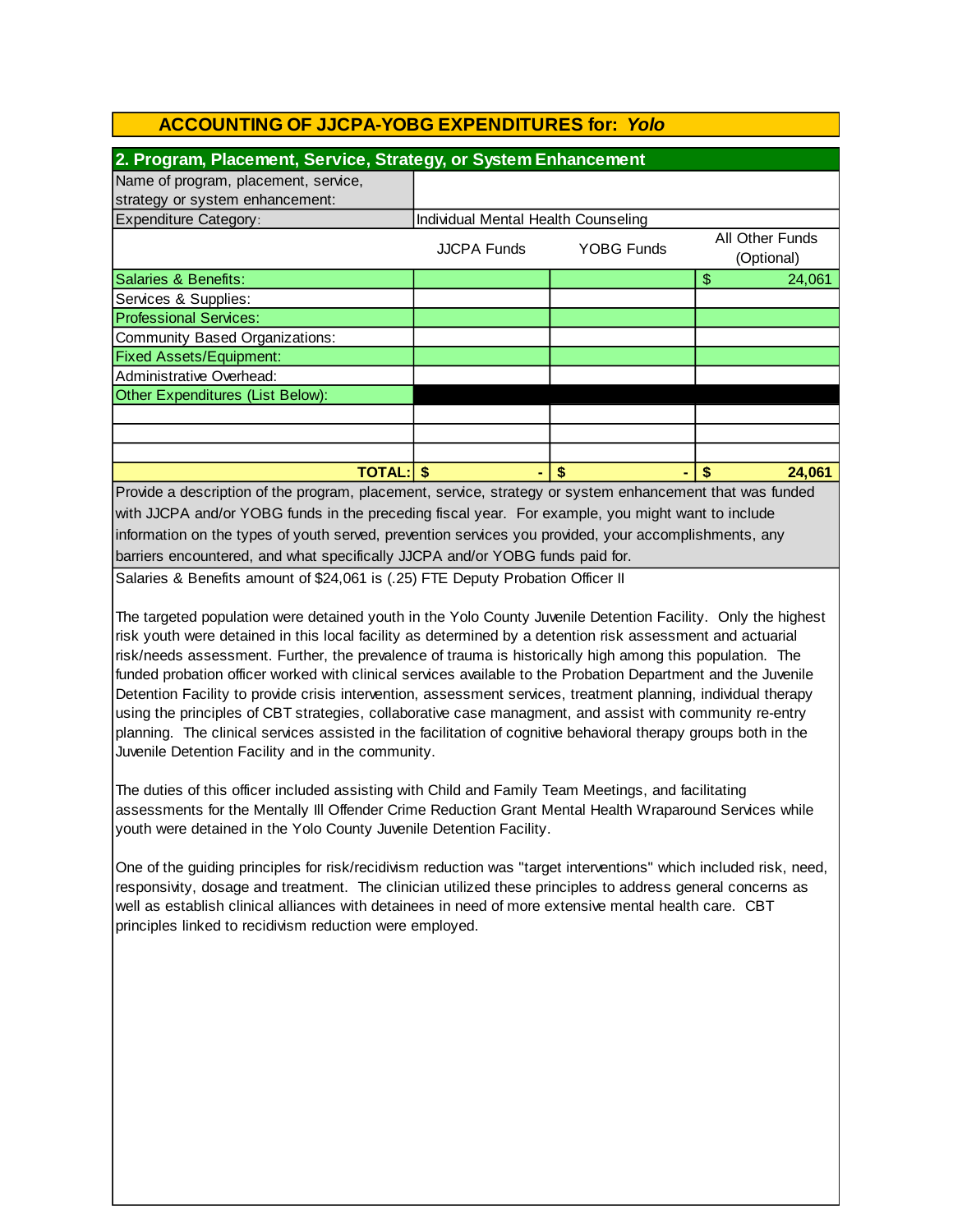| 3. Program, Placement, Service, Strategy, or System Enhancement |                             |                   |                 |  |  |  |
|-----------------------------------------------------------------|-----------------------------|-------------------|-----------------|--|--|--|
| Name of program, placement, service,                            |                             |                   |                 |  |  |  |
| strategy or system enhancement:                                 |                             |                   |                 |  |  |  |
| <b>Expenditure Category:</b>                                    | <b>Other Direct Service</b> |                   |                 |  |  |  |
|                                                                 | <b>JJCPA Funds</b>          | <b>YOBG Funds</b> | All Other Funds |  |  |  |
| Salaries & Benefits:                                            |                             |                   |                 |  |  |  |
| Services & Supplies:                                            |                             |                   |                 |  |  |  |
| <b>Professional Services:</b>                                   |                             |                   | S<br>274,389    |  |  |  |
| Community Based Organizations:                                  |                             |                   |                 |  |  |  |
| <b>Fixed Assets/Equipment:</b>                                  |                             |                   |                 |  |  |  |
| Administrative Overhead:                                        |                             |                   |                 |  |  |  |
| Other Expenditures (List Below):                                |                             |                   |                 |  |  |  |
|                                                                 |                             |                   |                 |  |  |  |
|                                                                 |                             |                   |                 |  |  |  |
|                                                                 |                             |                   |                 |  |  |  |
| <b>TOTAL:</b>                                                   |                             |                   | 274,389         |  |  |  |

barriers encountered, and what specifically JJCPA and/or YOBG funds paid for. information on the types of youth served, prevention services you provided, your accomplishments, any Provide a description of the program, placement, service, strategy or system enhancement that was funded with JJCPA and/or YOBG funds in the preceding fiscal year. For example, you might want to include

Providing alternatives to incarceration for pre and post adjudicated youth is a necessity in order to avoid unnecesarily detaining youth. It is also cost effective, promotes community safety, and provides high structured supervison for those youth who can be safety maintained in the community. The Yolo County Construction Program (YCCP) supported those alternatives, including but not limited to education, vocational education, and mental health support and interventions. The probation officer assiged to this program coordinated the youth within the guildes of the Community Based Supervision model to ensure case planning, targeting interventions and family involvement within the YCCP Program were completed. Participant numbers were targeted to 15 at any given time. This incorporated youth pending adjudication or in response to violation behaviors to build on the incentives of reduced envolvement with law enforcement once programming in YCCP was completed.

Yolo County re-implemented the Yolo County Construction Program comprising school coursework, vocational education and paid pre-apprenticeship training along with targeted mental health counseling to the high risk eligible youth under Probation's supervision. In recognition of the program's successful implementation, the County Supervisors Association of California awarded Yolo County Probation a Challenge Award. This program of supervison, which has been successful in Yolo County in previous years, enabled Probation Supervision to more effectively manage the juvenile justice population in our communities without incarceration or out-of-home placement for high risk youth, to ensure public safety.

An Electronic Monitoring Program was utilized to support supervised releases of youth at high risk to reoffend. Research demonstrating long term effects of juvenile detention has pointed to negative long lasting consequesnces for court involved youth. Therefore in line with Juvenile Detention Alternatives Initiative (JDAI), our goal is to utilize alternatives to incarceration in order to meet the needs of the youth and the community, in a safe and structured manner without inappropriately detaining youth and impacting their development. Yolo County Probation believes utilizing appropriate resourcing and an informed and effective set of community supervision programming alternatives to custody will reduce reoffense within the high risk juvenile probation. The goal is to avoid further envolvement in the adult criminal justice system for these youth as they age out.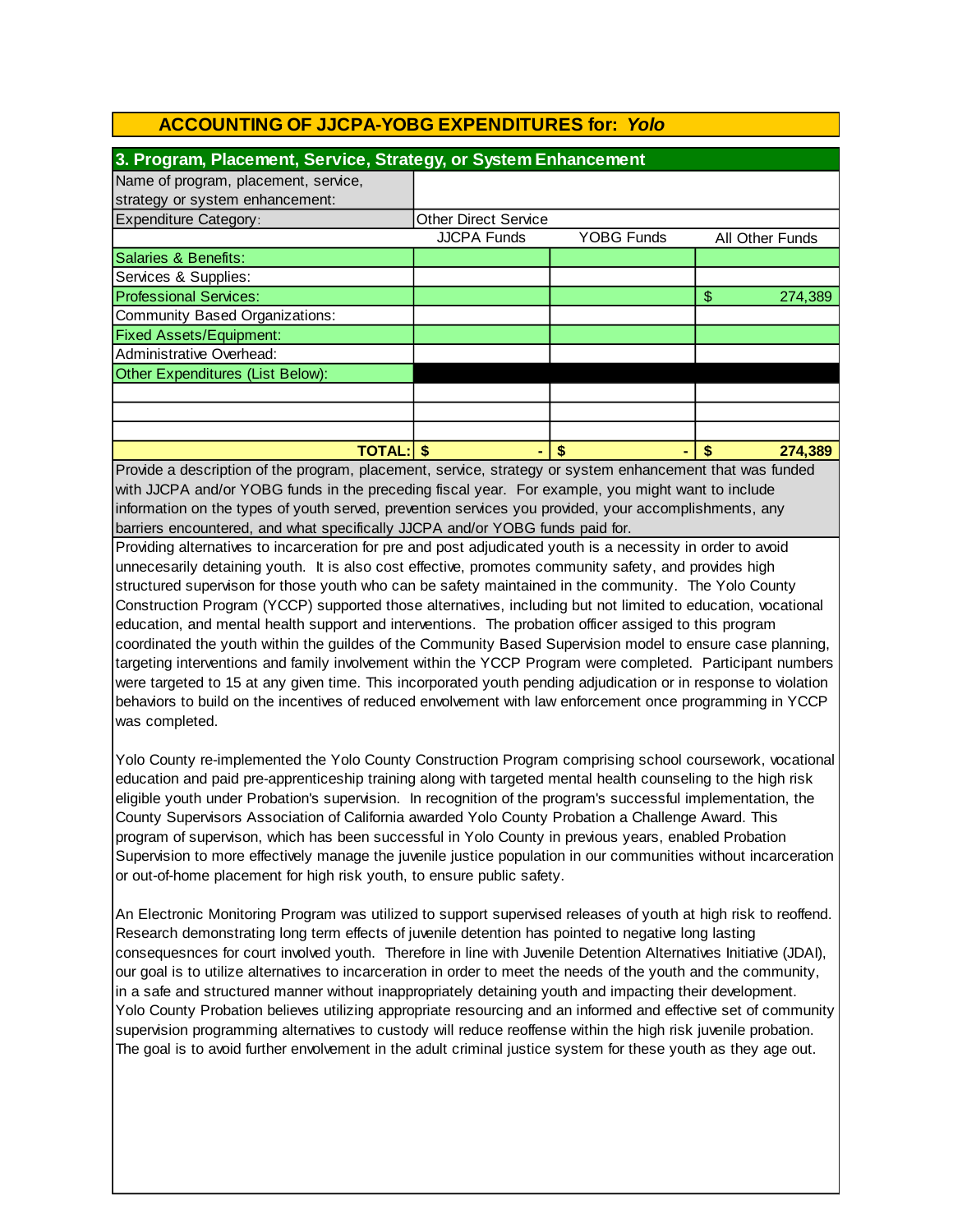| 4. Program, Placement, Service, Strategy, or System Enhancement |                                         |     |                   |                 |  |
|-----------------------------------------------------------------|-----------------------------------------|-----|-------------------|-----------------|--|
| Name of program, placement, service,                            |                                         |     |                   |                 |  |
| strategy or system enhancement:                                 |                                         |     |                   |                 |  |
| <b>Expenditure Category:</b>                                    | Staff Training/Professional Development |     |                   |                 |  |
|                                                                 | <b>JJCPA Funds</b>                      |     | <b>YOBG Funds</b> | All Other Funds |  |
| Salaries & Benefits:                                            |                                         |     |                   |                 |  |
| Services & Supplies:                                            | \$                                      | 816 | \$<br>25          |                 |  |
| <b>Professional Services:</b>                                   |                                         |     |                   |                 |  |
| Community Based Organizations:                                  |                                         |     |                   |                 |  |
| <b>Fixed Assets/Equipment:</b>                                  |                                         |     |                   |                 |  |
| Administrative Overhead:                                        |                                         |     |                   |                 |  |
| Other Expenditures (List Below):                                |                                         |     |                   |                 |  |
|                                                                 |                                         |     |                   |                 |  |
|                                                                 |                                         |     |                   |                 |  |
|                                                                 |                                         |     |                   |                 |  |
| <b>TOTAL:</b>                                                   |                                         | 816 | 25<br>S           | \$              |  |

Provide a description of the program, placement, service, strategy or system enhancement that was funded with JJCPA and/or YOBG funds in the preceding fiscal year. For example, you might want to include information on the types of youth served, prevention services you provided, your accomplishments, any barriers encountered, and what specifically JJCPA and/or YOBG funds paid for.

Training was provided for professional development of staff and for support and sustainability of evidence-based programming. The goal to provide staff with the most current and up to date training needed to effectively achieve desired outcomes continues to support ongoing systemic changes within the department. The overarching goal and expected benefit of supporting probation staff in their mission is to reduce an offender's risk to reoffend while under probation supervision. Funds were used to pay for training related expenses. Training in Evidence Based Practices in relation to probation supervision will be the primary focus.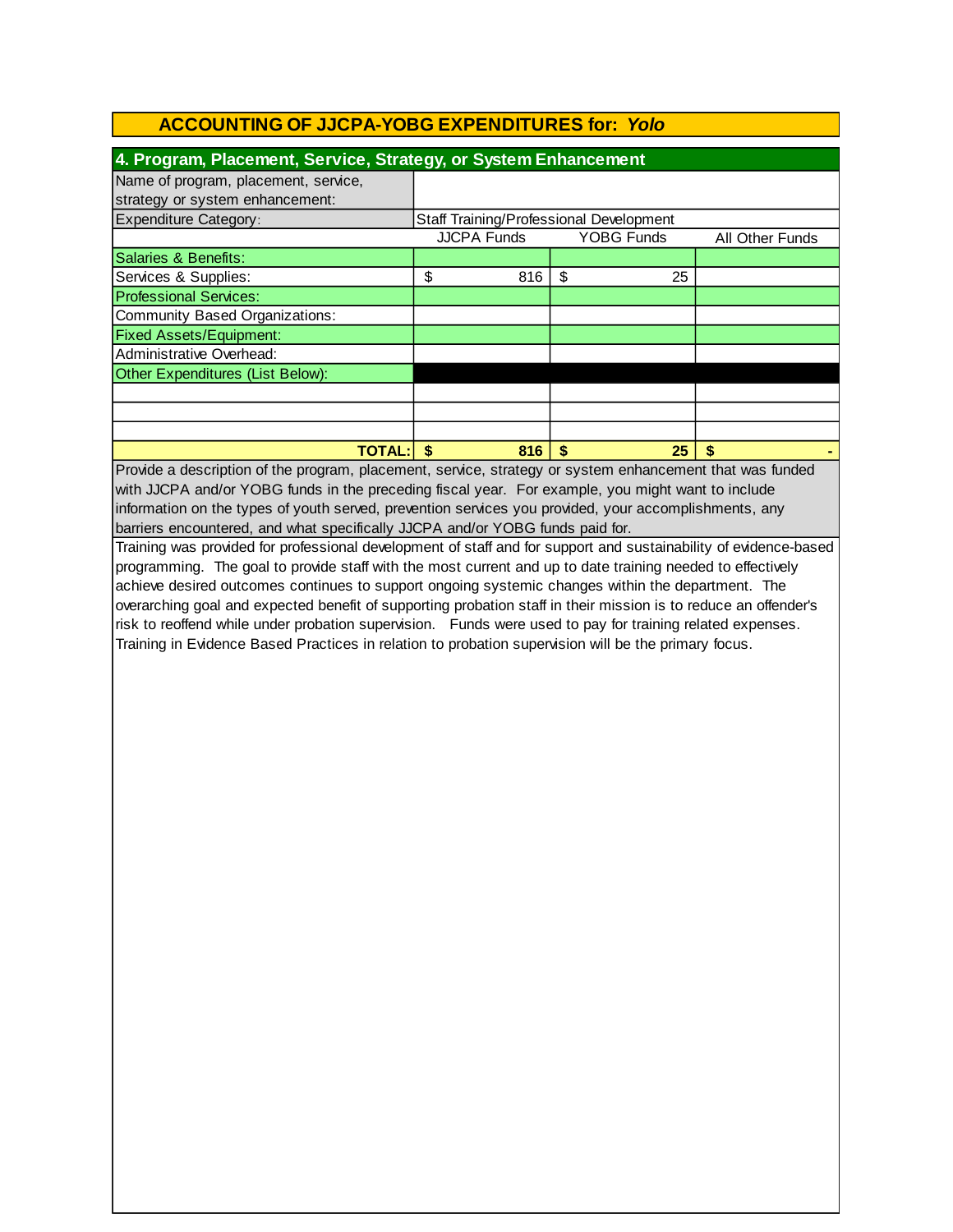| 5. Program, Placement, Service, Strategy, or System Enhancement |                    |                   |                 |  |  |
|-----------------------------------------------------------------|--------------------|-------------------|-----------------|--|--|
| Name of program, placement, service,                            |                    |                   |                 |  |  |
| strategy or system enhancement:                                 |                    |                   |                 |  |  |
| <b>Expenditure Category:</b>                                    | Equipment          |                   |                 |  |  |
|                                                                 | <b>JJCPA Funds</b> | <b>YOBG Funds</b> | All Other Funds |  |  |
| Salaries & Benefits:                                            |                    |                   |                 |  |  |
| Services & Supplies:                                            |                    |                   |                 |  |  |
| <b>Professional Services:</b>                                   |                    |                   |                 |  |  |
| Community Based Organizations:                                  |                    |                   |                 |  |  |
| <b>Fixed Assets/Equipment:</b>                                  |                    | \$<br>42,375      |                 |  |  |
| Administrative Overhead:                                        |                    |                   |                 |  |  |
| Other Expenditures (List Below):                                |                    |                   |                 |  |  |
| Support and Care                                                | \$<br>539          | \$<br>371         |                 |  |  |
|                                                                 |                    |                   |                 |  |  |
|                                                                 |                    |                   |                 |  |  |
| <b>TOTAL:</b>                                                   | 539                | S<br>42,746       | \$              |  |  |

Provide a description of the program, placement, service, strategy or system enhancement that was funded with JJCPA and/or YOBG funds in the preceding fiscal year. For example, you might want to include information on the types of youth served, prevention services you provided, your accomplishments, any barriers encountered, and what specifically JJCPA and/or YOBG funds paid for.

Basic supplies and equipment were utilized to support Juvenile Probation Supervision including computer equipment, communication devices and other officer safety related supplies. Equipment improved the officers' ability and capacity to efficiently perform their case management duties. Incentives to promote change behavior for the youth were also funded under this scope, including gift cards, tokens and rewards.